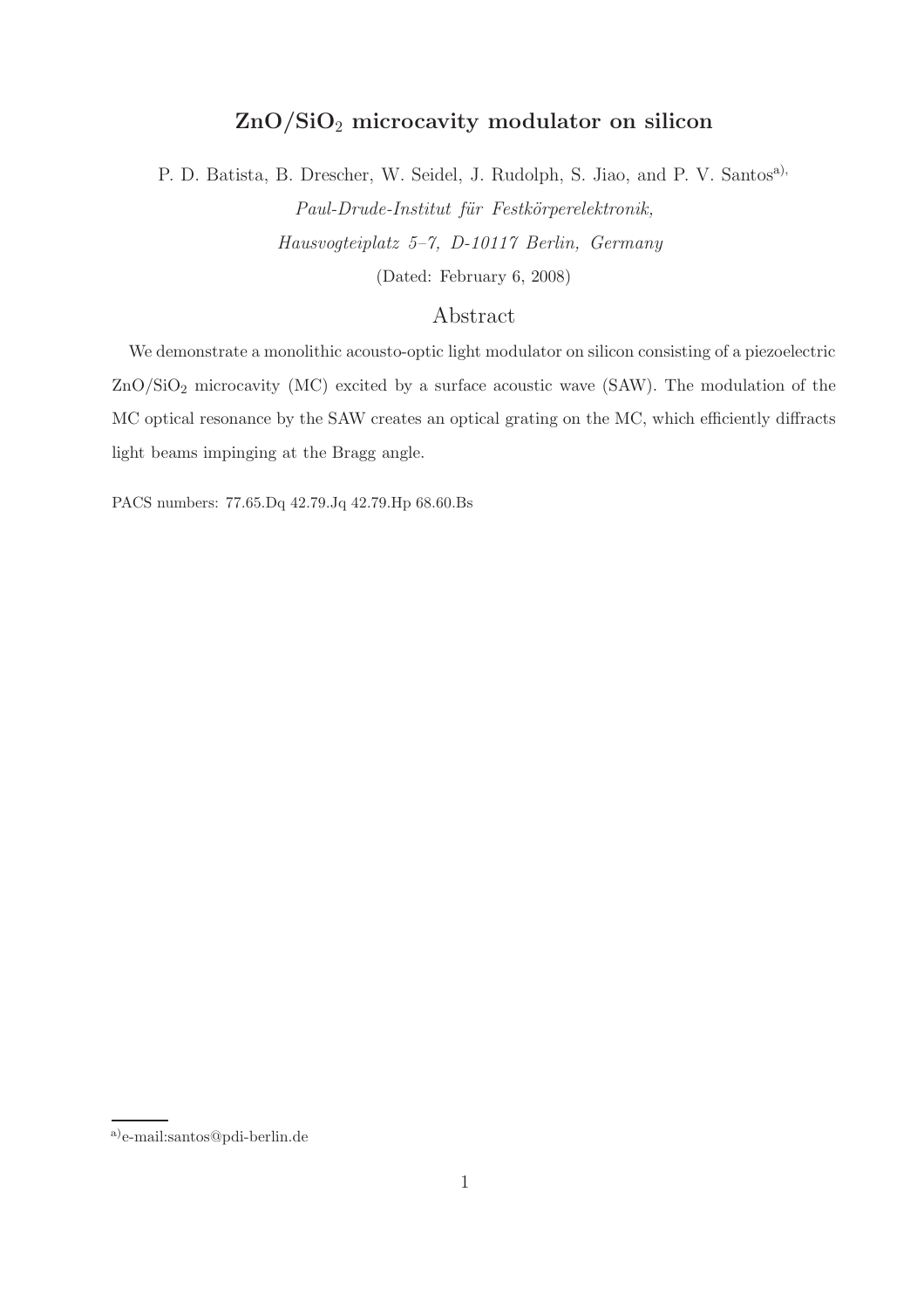Resonant acousto-optics takes advantage of photonic<sup>1-3</sup> or electronic<sup>4,5</sup> resonances to enhance the coupling between optical and acoustic waves. A basic realization of this concept employs planar microcavity (MC) resonators of the type illustrated in Fig. 1(a), which consist of a  $\lambda/2$  cavity spacer (C) of thickness  $d_c$  and refractive index  $n_c$  inserted between two Bragg mirror (BM) stacks of dielectric and simultaneously, piezoelectric  $\lambda/4$  layers. A surface acoustic wave (SAW) generated on the structure by an interdigitated transducer (IDT) creates an optical superlattice (SL) by modulating the microcavity resonance wavelength  $\lambda_L = 2n_c d_c$  with a periodicity given by the acoustic wavelength  $\lambda_{SAW}$ . The MCs can be used for optical control by using the stop bands of the acoustically defined SL to back-diffract light impinging at the Bragg angle  $(\theta_B)$ , as indicated in Fig. 1(a).

Microcavity-based light modulators of the type in Fig. 1(a), fabricated using epitaxiallygrown  $(A, Ga)As$  structures, have intensity ratios  $R_1$  between impinging and back-diffracted light beams approaching  $50\%$ <sup>3,6</sup> Their fabrication requires piezoelectric layers with a high refractive index contrast to allow for SAW generation as well as the formation of an efficient optical resonator. In this letter, we demonstrate the realization of monolithic MC modulators based on piezoelectric  $\text{ZnO/SiO}_2$  layer stacks deposited via a low-temperature sputtering process. These MCs can be deposited on a wide range of substrates, including non-piezoelectric ones like Si. As in Fig. 1(a), the SAWs are generated by IDTs deposited on top of the piezoelectric MC. The diffraction efficiency  $R_1$  of the optical gratings induced by the SAW on  $\rm ZnO/SiO<sub>2</sub>$  MCs on Si reaches a few percent. We show that the efficiency as well as its polarization dependence are well-explained by taking into account the modulation of the thickness and dielectric properties of the MC layers.

The  $ZnO$  and  $SiO<sub>2</sub>$  MC layers were deposited by rf-magnetron sputtering from  $ZnO$ and SiO<sub>2</sub> targets, respectively, on high-resistivity Si substrates at 200 $\degree$ C using an Ar/O<sub>2</sub> gas mixture. The deposition conditions for the ZnO layers were optimized in order to yield columnar-like crystallites with the hexagonal c-axis preferentially oriented along the growth direction. This preferential orientation is required for piezoelectricity and was verified by x-ray diffraction measurements. Figure 1(b) displays a cross-section scanning electron micrograph of a ZnO/SiO<sub>2</sub> MC designed for  $\lambda_L \sim 820$  nm. The BMs consist of 7 double stacks, each containing a 104 nm-thick  $ZnO$  and a 134 nm-thick  $SiO<sub>2</sub> \lambda/4$  layer and enclose a  $\lambda/2$  ZnO spacer.

SAWs with an acoustic wavelength  $\lambda_{SAW} = 5.6 \mu m$  and propagating along the  $x =$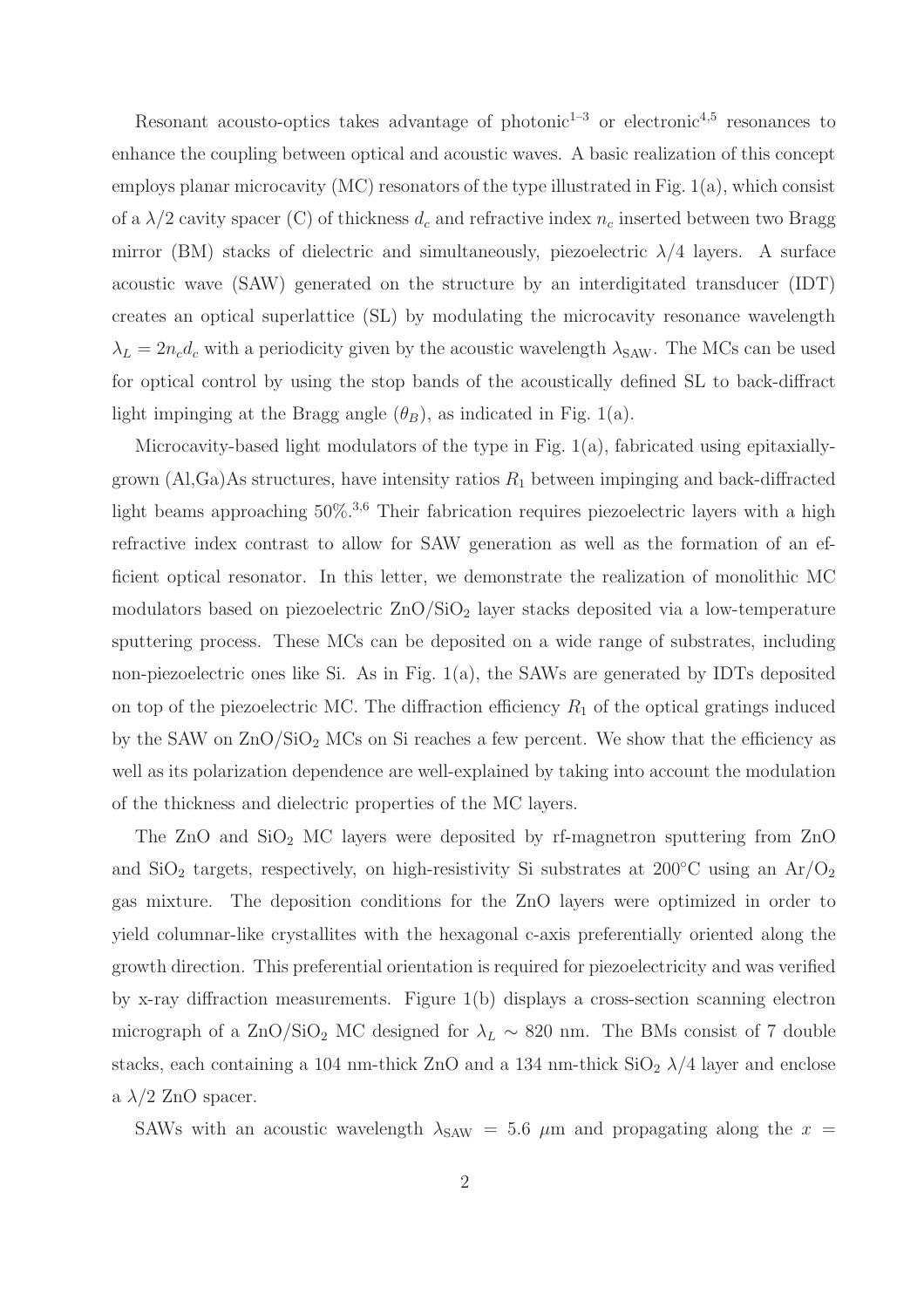[110] direction of the (001) Si substrate were generated by Al split-finger IDTs defined by photo-lithography on top of the  $\text{ZnO/SiO}_2$  MCs. The rf-reflection coefficient  $s_{11}$  of the IDT [Fig. 2(a)] displays a series of resonance dips (denoted as  $M_1$  to  $M_3$ ) corresponding to the excitation of piezoelectric surface acoustic modes in the MC structures. In addition to the three modes in Fig. 2(a), a fourth mode was detected at 1.528 GHz and attributed to the excitation of a  $M_1$ -like mode with one third of the acoustic wavelength of the split-finger IDT.

The acoustic field distribution for each one of the modes was obtained from calculations of the elastic properties of the MC structure using the elastic continuum model described in Ref. 1. In the calculations, we assumed values for the elastic constants, densities, and piezoelectric coupling coefficient in the layers equal to those measured in the corresponding bulk materials.<sup>8</sup> The calculations yield piezoelectric SAW modes with calculated frequencies  $M_1^c = 544$  MHz,  $M_2^c = 842$  MHz, and  $M_3^c = 1010$  MHz, which are close to the measured modes  $M_1$  to  $M_3$ , respectively, in Fig. 2(a).<sup>9</sup> These modes are Rayleigh-like with acoustic displacements in the plane defined by the propagation  $(x)$  direction and the surface normal (z-direction). The small differences between the calculated and measured mode frequencies are attributed to deviations in the elastic constants and density of the sputtered amorphous  $\text{SiO}_2$  layers. The calculated depth distribution of the acoustic power density  $e_a$  for  $M_1^c$  to  $M_3^c$  is plotted in Fig. 2(b). These profiles were determined for a SAW with a linear power density  $P_{\ell} = 1000 \text{ W/m}$  (defined as the acoustic power per unit length along the cross section of the SAW beam of 120  $\mu$ m). Due to the high acoustic velocity of the Si substrate, the MC acts as the core of an asymmetric waveguide (WG), which confines the acoustic modes between the surface and the substrate. Mode  $M_1^c$  is the fundamental WG mode with a single maximum within the MC structure.  $M_2^c$  and  $M_3^c$  are the second and third transverse modes with two and three maxima, respectively. Note that the penetration depth into the Si substrate increases with the transverse order.

The optical properties of the MCs as well as their operation as a light modulator were investigated by using a low-magnification  $(2 \times, NA=0.055)$  microscope objective to create a wide (diameter of approx.  $100 \mu m$ ) and quasi-collimated white spot on the SAW path. The reflected light was collected by the same objective, spectrally and polarization analyzed, and detected by a multichannel spectrometer. The optical reflectivity  $R_0^y$  measured under normal incidence for light polarized along  $y$  is displayed by the solid line in Fig. 3(a). The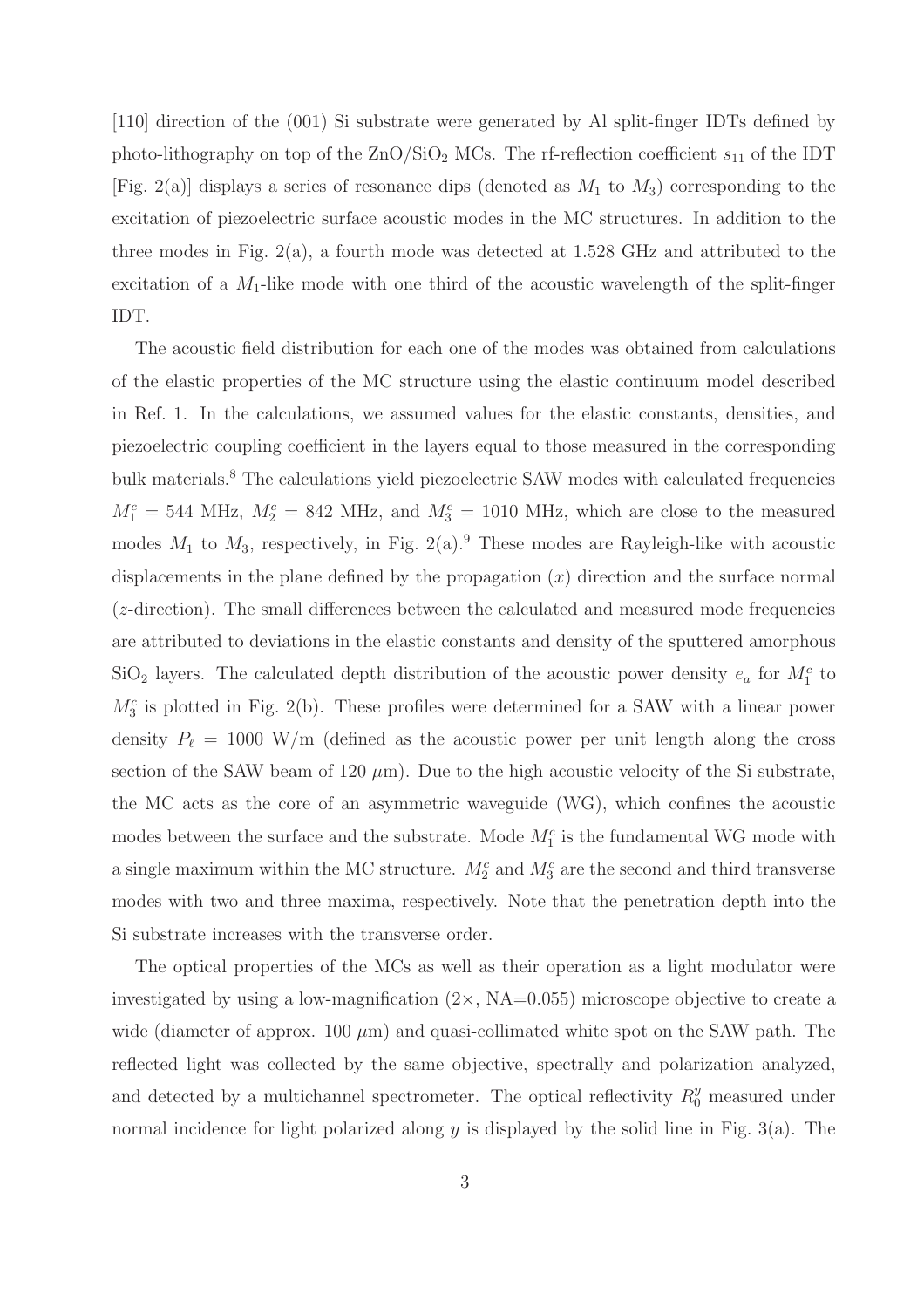cavity reflection resonance dip at 800 nm has a quality factor  $Q = 300$  and is located within the 200 nm-wide stop band created by the BMs (the reflectivity data was normalized to unity within the stop band).

The excitation of the MC by the SAW leads to small changes in the optical reflectivity [dashed line in Fig. 3(a)], which can be better observed in the difference spectrum in the lower part of the figure. These spectra were obtained for light polarized along  $y$  (cf. inset) under excitation of mode  $M_2$  with  $P_\ell = 1420$  W/m. The reflectivity changes induced by this mode were found to be much stronger than for  $M_1$  and  $M_3$ .

In contrast to the small changes in the normal incidence reflectivity, much larger effects are observed in spectra recorded at the Bragg incidence angle  $\theta_B = \arctan[\lambda_L/(2\lambda_{SAW})]$ . Here, the incoming beam is Bragg-diffracted on the SAW grating, leading to a diffracted beam  $R_1$ propagating in the direction opposite to the incident one [cf. inset of Fig. 3(b)]. Figure 3(b) shows diffraction spectra for the y polarization  $(R_1^y)$  $_{1}^{y}$ ) recorded for different acoustic powers. The  $R_1^y$  peak only appears under SAW excitation. Its spectral position is blue-shifted relative to  $R_0^y$  $\frac{y}{0}$ , as expected for diffraction from modes at the border of the mini-Brillouin zone defined by the SAW.<sup>1,3</sup> In addition, its intensity increases linearly with acoustic power and is stronger for polarization along y than along x, as illustrated in Fig. 3(c).

The diffraction intensity in Fig. 3 as well as its polarization dependence can be qualitatively understood by taking into account the acousto-optic interaction between the SAW and the optical field for photon energies close to the MC resonance wavelength. The light field  $E$  in the ZnO cavity layer is strongly enhanced by the MC. This effect is indicated in the lower curve in Fig. 4, which displays  $|E|^2$  (normalized to the intensity of the input beam) at the resonance wavelength  $\lambda_c = n_c d_c$  for normal incidence. During the propagation across a layer with thickness  $d_i \ll \lambda_{SAW}$  centered at a depth  $z_i$ , a light beam experiences a SAW-induced phase shift with amplitude given by  $\frac{\delta \Delta \phi^{(\rho)}}{\Delta \phi}$  $\frac{\Delta\phi^{(\rho)}}{\Delta\phi}(z_i)=\frac{\Delta n^{(\rho)}}{n}$  $\frac{n^{(\nu)}}{n}(z_i) + \varepsilon_{zz}(z_i)$ . The first term on the right-hand-side accounts for the elasto-optic modulation of the refractive index n, which depends on light polarization  $\rho(=x, y)$ . The second term describes the mechanical thickness changes associated with the SAW strain component  $\varepsilon_{zz}$  perpendicular to the layers. The phase modulation leads to relative changes in the resonance wavelength given by  $\frac{\Delta\lambda_0^{(\rho)}}{\lambda_0} \approx \frac{\delta\Delta\phi^{(\rho)}}{\Delta\phi}$  $\frac{\Delta \phi^{(\nu)}}{\Delta \phi}(z_c)$ , where  $z_c$  denotes the average cavity depth, as well as to a diffraction intensity  $R_1^{(\rho)} \propto \left[\frac{\delta \Delta \phi^{(\rho)}}{\Delta \phi}\right]$  $\frac{\Delta\phi^{(\rho)}}{\Delta\phi}(z_c)\Big]^2.$ 

The calculated depth dependence of  $\frac{\delta \Delta \phi^{(\rho)}}{\Delta \phi}$  $\frac{\Delta \phi^{(\rho)}}{\Delta \phi}(z_i)$  for mode  $M_2^c$  is shown in Fig. 4. The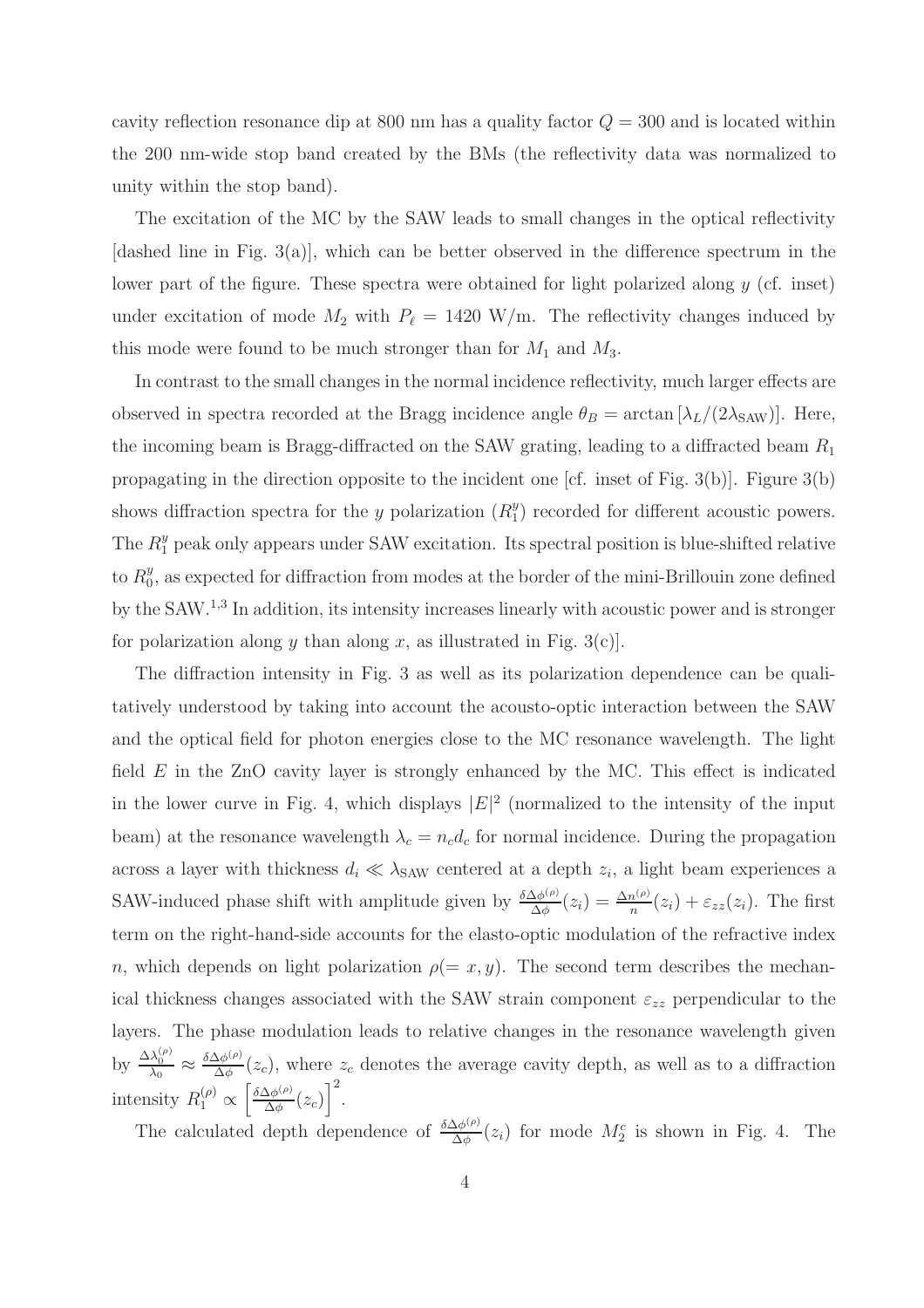elasto-optic contribution is negligible for light field  $E$  along  $y$ ; the modulation in this case is essentially due the strain term  $\varepsilon_{zz}$ . The latter also dominates the modulation for the x polarization. The average values of  $\frac{\delta \Delta \phi^{(\rho)}}{\Delta \phi}$  $\frac{\Delta \phi^{(\rho)}}{\Delta \phi}(z_i)$  for  $\rho = x$  are lower than for  $\rho = y$  because of the small elasto-optic contribution, which has a sign opposite to the one associated with the strain. This polarization dependence is in agreement with the experimental results of Fig.  $3(c)$ . For a quantitative comparison with the experiments, we used the numerical approach described in Ref. 7 to determine the diffraction intensity from the values for the SAW strain and refractive index modulation displayed in Fig. 4.[8] The results, given by the lines in Fig. 3(c), reproduce reasonably well the measured values, particularly if one takes into account that no adjustable parameter has been used. The lower diffraction intensities as compared to  $(AI, Ga)As MCs<sup>5</sup>$  result from the lower Q-factor and can be compensated by increasing the number of stacks in the BMs.

In conclusion, we have demonstrated a monolithic acousto-optic modulator on Si based on the modulation of a  $\text{ZnO/SiO}_2$  MC by a SAW. The modulation intensities can be well understood by taking into account the acousto-optic properties of the layers. High diffraction intensities are anticipated for higher acoustic intensities and Q-factors of the MCs.

We thank S. Fölsch for comments and for a critical reading of the manuscript as well as A.-K. Bluhm and U. Jahn for the microscopic images. Support from the DAAD-Germany and from EU Network of Excellence ePIXnet is gratefully acknowledged.

- <sup>1</sup> M. M. de Lima, Jr. and P. V. Santos, Rep. Prog. Phys. **68**, 1639 (2005).
- <sup>2</sup> M. Trigo, A. Bruchhausen, A. Fainstein, B. Jusserand, and V. Thierry-Mieg, Phys. Rev. Lett. 89, 227402 (2002).
- <sup>3</sup> M. M. de Lima, Jr., R. Hey, P. V. Santos, and A. Cantarero, Phys. Rev. Lett. 94, 126805 (2005).
- <sup>4</sup> A. L. Ivanov and P. B. Littlewood, Phys. Rev. Lett. 87, 136403 (2001).
- $^5$  M. M. de Lima, Jr., M. van der Poel, P. V. Santos, and J. M. Hvam, Phys. Rev. Lett. **97**, 045501 (2006).
- $6\,$  M. M. de Lima, Jr., R. Hey, and P. V. Santos, Appl. Phys. Lett. 83, 2997 (2003).
- <sup>7</sup> P. V. Santos, J. Appl. Phys. 89, 5060 (2001).
- <sup>8</sup> Details about the calculations will be given elsewhere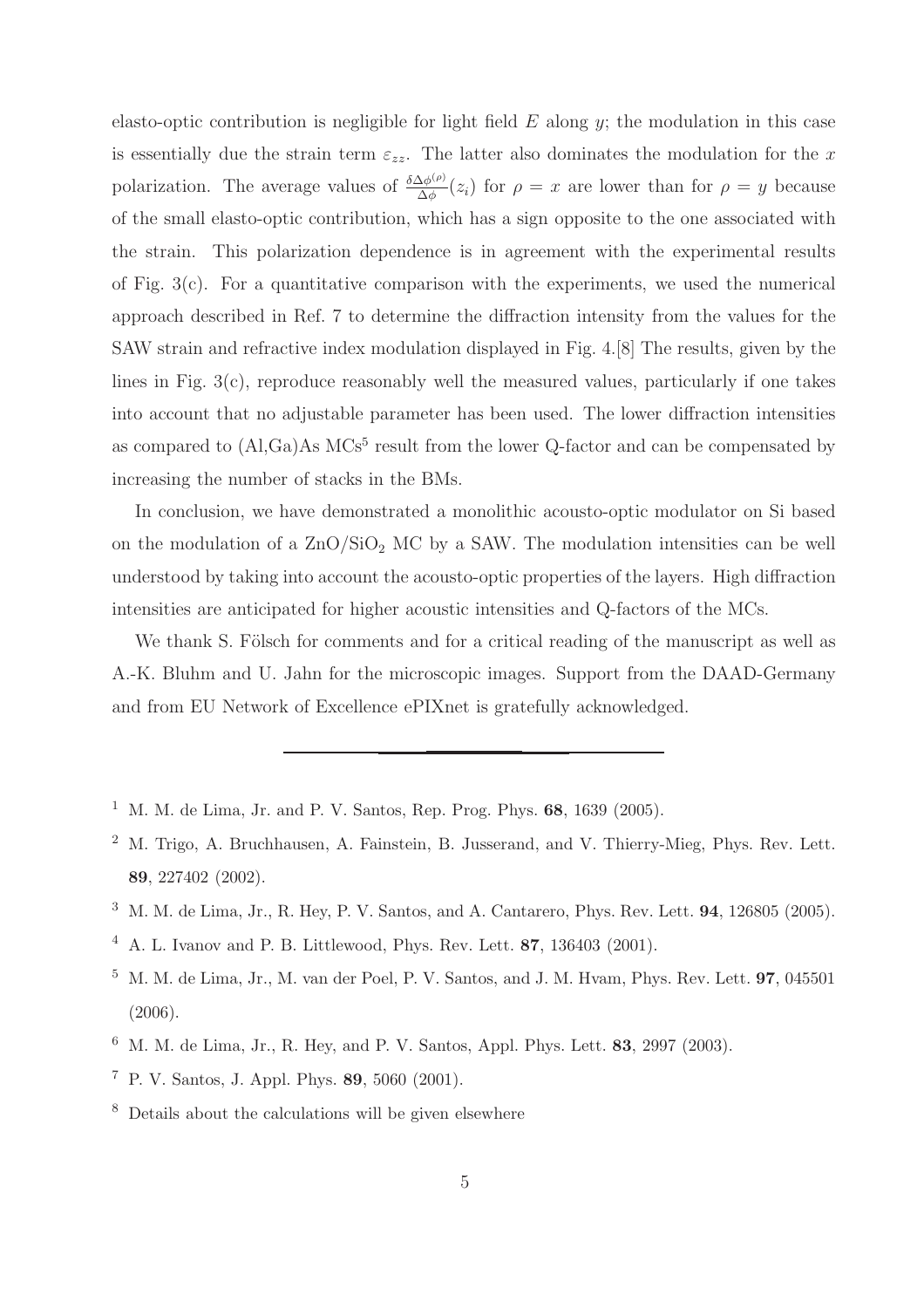<sup>9</sup> In addition to the Rayleigh modes, the calculations predict the existence of two non-piezoelectric shear (i.e., Love-like) modes polarized along the  $y = [1\overline{1}0]$  direction of the Si substrate, which cannot be excited by IDTs.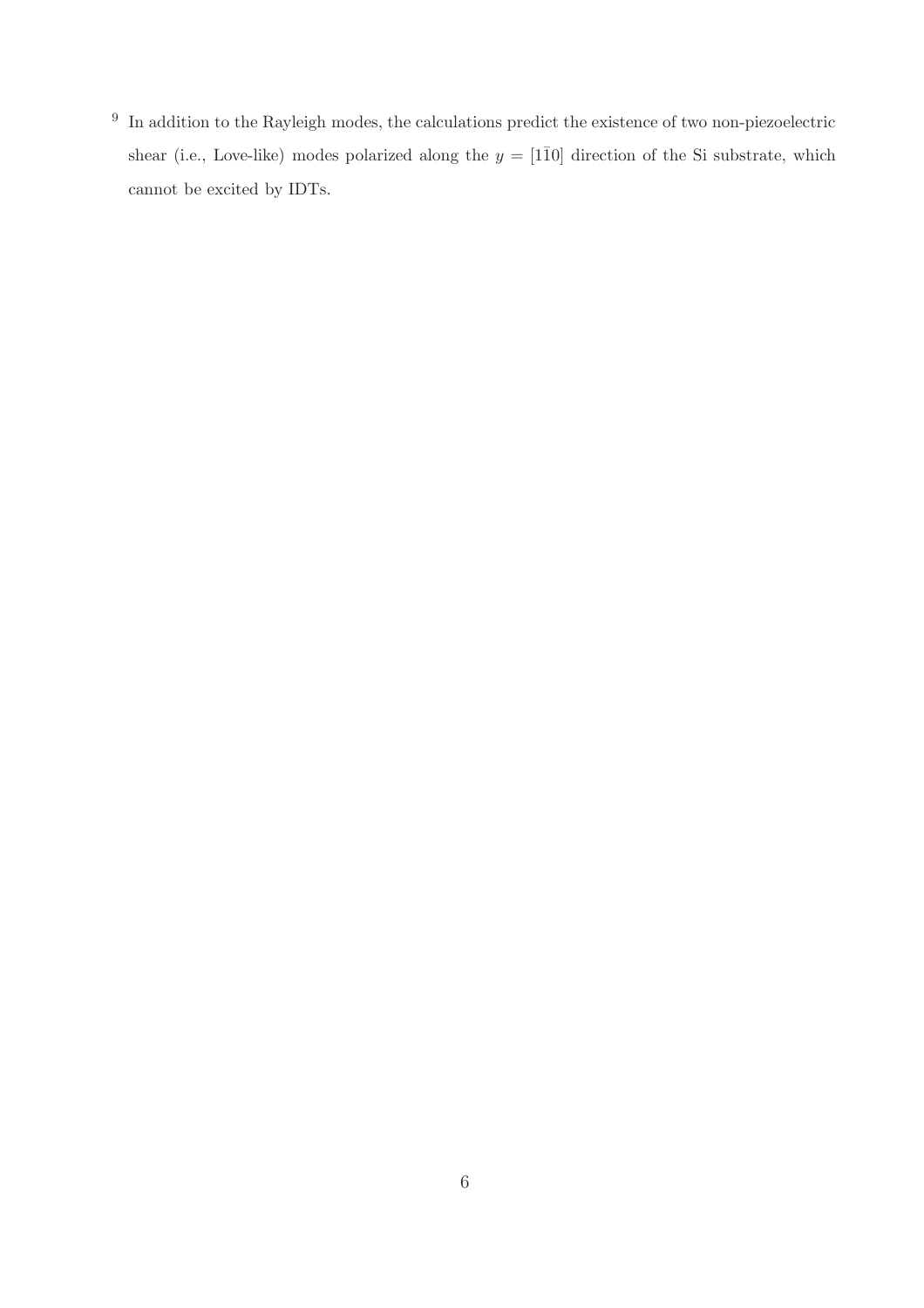## Figure captions

Figure 1: (Color online) (a) Acoustically modulated microcavity (MC) consisting of a cavity layer (C) inserted in-between Bragg mirror (BM) stacks. The MC is modulated by a surface acoustic wave (SAW) launched by a piezoelectric transducer (IDT). The optical superlattice (SL) created by the SAW back-diffracts light beams impinging at the Bragg angle  $\theta_B$ . (b) Cross-section electron micrograph of a ZnO/SiO<sub>2</sub> MC grown on a (001) Si wafer.

Figure 2: (Color online) (a) Radio-frequency (rf) reflection coefficient  $s_{11}$  for IDTs on the MC of Fig. 1. (b) Calculated depth profiles for the acoustic power density  $e_a$  for the three Rayleigh modes  $(M_1^c \text{-} M_3^c)$  for a linear power density  $P_\ell = 1000 \text{ W/m}$ .

Figure 3: (Color online) (a) Normal reflectivity for y polarization  $(R_0^y)$  $\binom{y}{0}$  in the absence (solid line) and presence of a SAW with  $P_{\ell} = 1420 \text{ W/n}$ . The lower curve displays the difference between the two spectra. (b) Back-diffraction spectra  $(R_1^y)$  $_{1}^{y}$ ) for different acoustic powers  $P_{\ell}$ , recorded at the Bragg angle (cf. inset). The curves are displaced vertically for clarity. (b) Back-diffraction peak intensity for polarization along  $x(R_1^x,$  squares, cf. inset) and  $y(R_1^y)$  $_1^y$ , dots) as a function of  $P_\ell$ . The lines are the correspoding calculated diffraction intensities.

Figure 4: (Color online) Depth dependence of  $\frac{\delta \Delta \phi^{(\rho)}}{\Delta \phi}$  $\frac{\Delta\phi^{(\rho)}}{\Delta\phi}(z) = \frac{\Delta n}{n}$  $\phi^{(\rho)}(z) + \varepsilon_{zz}(z)$   $(\rho = x, y, z)$ left scale) and electric field amplitude  $|E|^2$  (right scale) calculated for mode  $M_2^c$  for  $P_\ell =$ 1000 W/m.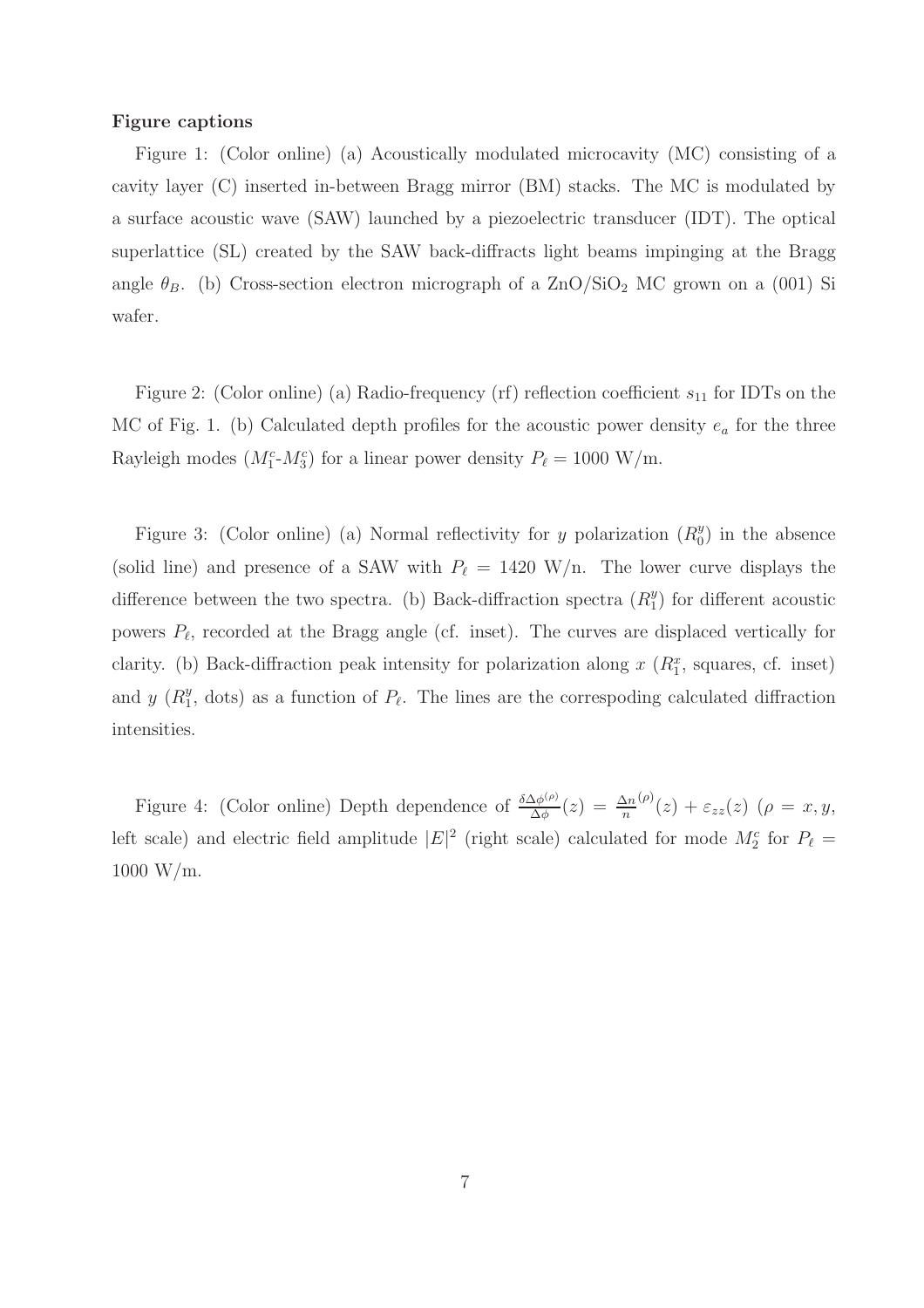## Figures



FIG. 1: Diniz  $et~al.,$  ZnO/SiO2 microcavity modulator on silicon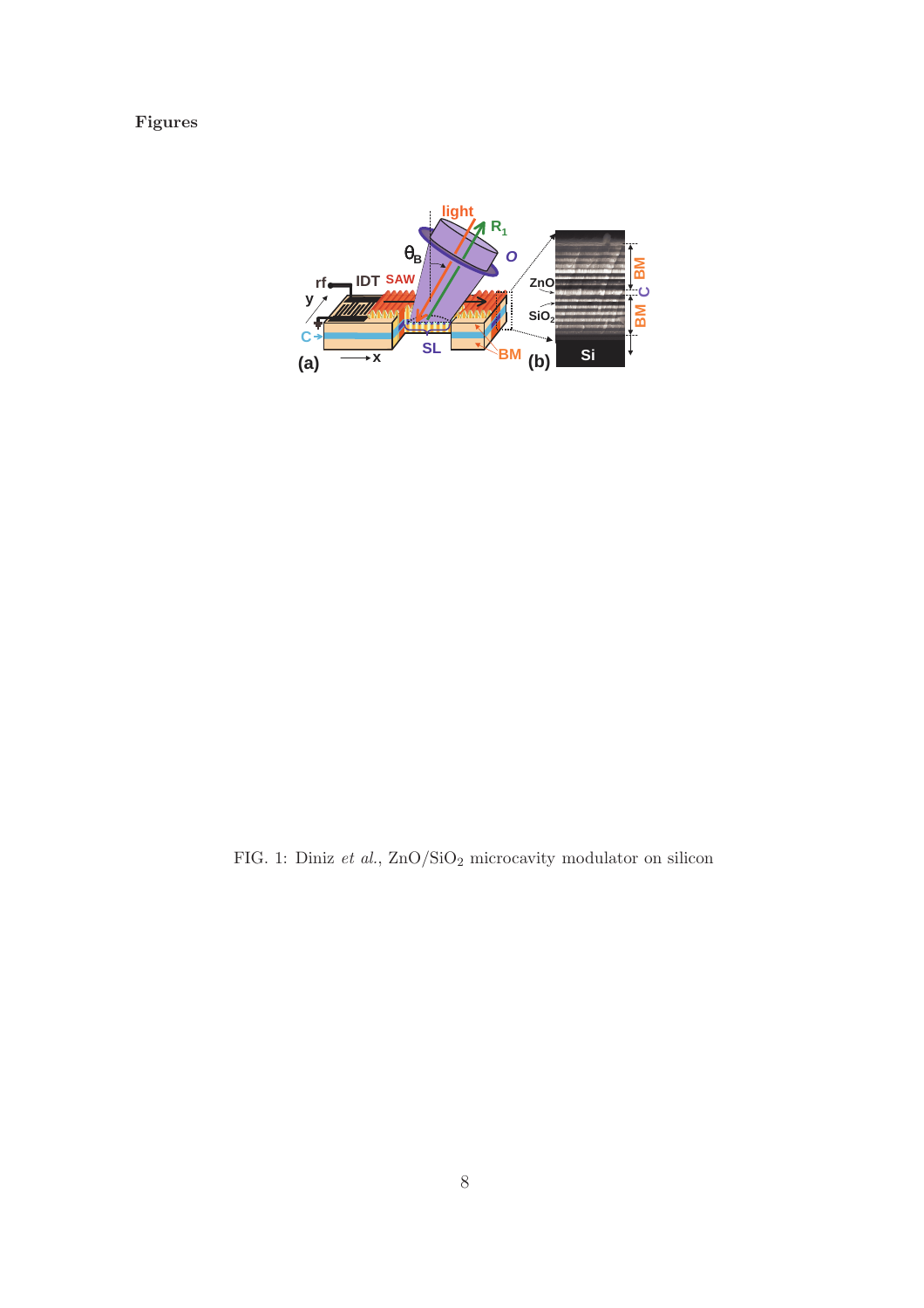

FIG. 2: Diniz  $et~al.,$   ${\rm ZnO/SiO_2}$  microcavity modulator on silicon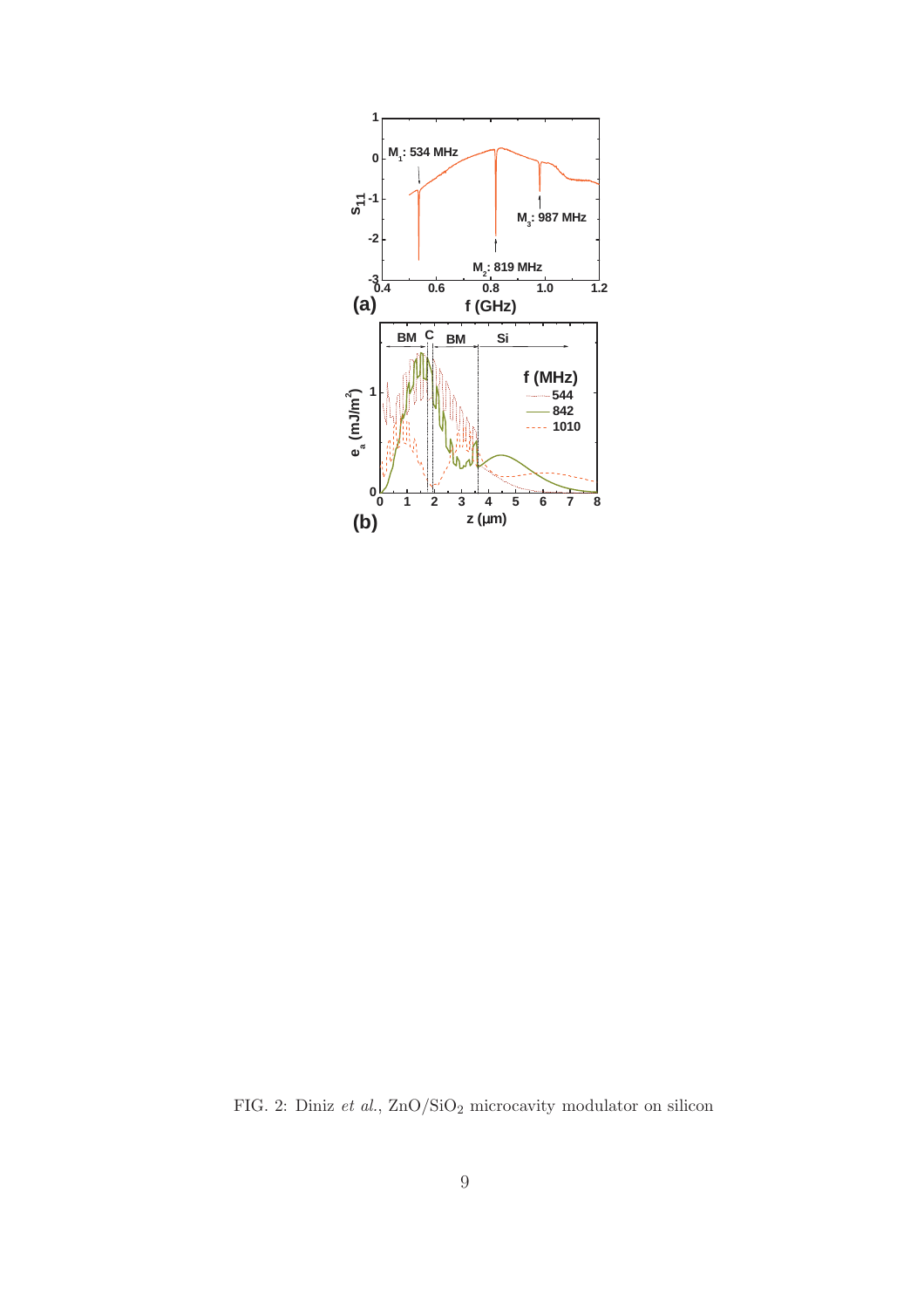

FIG. 3: Diniz  $et~al.,$   ${\rm ZnO/SiO_2}$  microcavity modulator on silicon